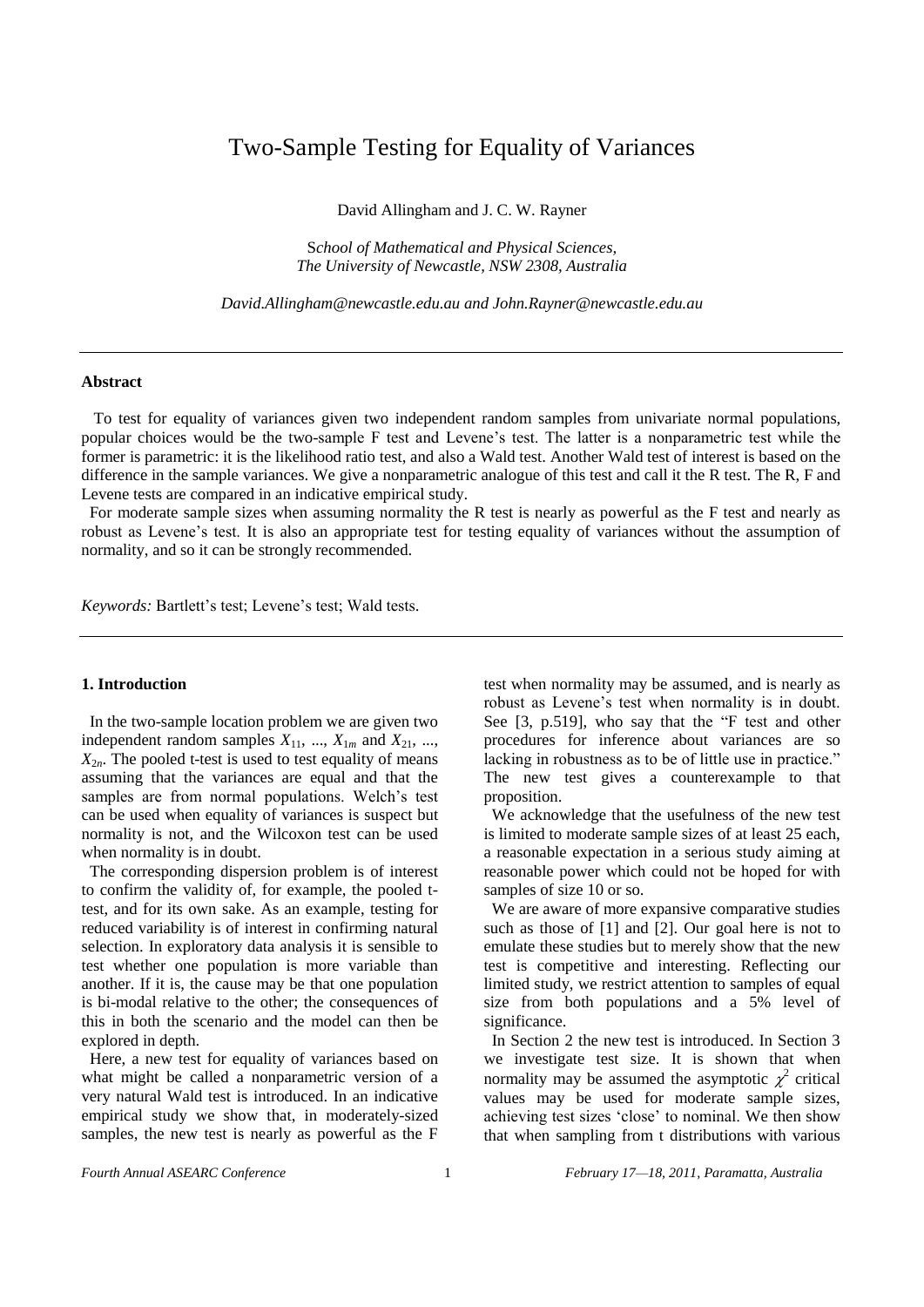degrees of freedom, the F test is highly non-robust for small degrees of freedom, as is well-known for fattailed distributions. The new test is challenged somewhat for small degrees of freedom, but its performance is only slightly inferior to the Levene test.

 In Section 4 it is shown that when normality holds the new test is not as powerful as the Levene test for small sample sizes, but overtakes it for moderate sample sizes of about 25. The new test is always inferior to the optimal F test, but has power that approaches that of the F test, its power being at least 95% of that of the F test throughout most of the parameter space for sample sizes of at least 80. This, in conjunction with the fact that the new test is valid when normality doesn"t hold, is a strong reason for preferring the new test for moderate sample sizes.

# **2. Competitor Tests for the Two-Sample Dispersion Problem**

 We assume independent random samples of sizes *m* and *n* from normal populations,  $N(\mu_i, \sigma_i^2)$  for  $i = 1, 2$ . We wish to test H:  $\sigma_1^2 = \sigma_2^2$  against the alternative K:  $\sigma_1^2 \neq \sigma_2^2$ . If  $S_i^2$ ,  $i = 1, 2$  are the unbiased sample variances, then the so-called F test is equivalent to the likelihood ratio test and is based on the quotient of the sample variances,  $S_2^2 / S_1^2 = F$ , say. It is well-known, and will be confirmed yet again in Section 3, that the null distribution of *F*, namely  $F_{m-1, n-1}$ , is sensitive to departures from normality. If the cumulative distribution function of this distribution is  $F_{m-1,n-1}(x)$ , and if  $c_p$  is such that  $F_{m-1, n-1}(c_p) = p$ , then the F test rejects H at the 100 $\alpha$ % level when  $F \leq c_{\alpha/2}$  and when  $F \geq c_{1-\alpha/2}$ .

 Common practice when normality is in doubt is to use a nonparametric test such as the Levene test or the Mood test. In the two-sample case, Levene"s test is just the pooled t-test applied to the sample residuals. There are different versions of Levene's test using different definitions of residual. The two most common versions use the group means,  $|X_{ij} - \overline{X}_{i.}|$ , and the group medians,  $|X_{ij} - \tilde{X}_{i.}|$ , in obvious notation. The latter is called the Brown-Forsythe test. The distribution of the test statistics, say *L* and *B*, that are the squares of the pooled t-test statistics using mean- and median-based residuals, respectively, is approximately  $F_{1, m+n-2}$ . Again it is well-known that the tests based on *L* and *B* are robust, in that when the population variances are equal but the populations themselves are not normal, they achieve levels "close" to nominal. However this happens at the expense of some power. As this paper presents an indicative,

rather than exhaustive, study, we will henceforth make comparisons only with the Levene test.

 We now construct a new test that we will call the R test. For univariate parameters  $\theta$ , a Wald test statistic for H:  $\theta = \theta_0$  against the alternative K:  $\theta \neq \theta_0$  is based on  $\hat{\theta}$ , the maximum likelihood estimator of  $\theta$ , usually via the test statistic  $(\hat{\theta} - \theta_0)^2 / \text{estvar}(\hat{\theta})$ , where est var $(\hat{\theta})$  is a consistent estimate of var $(\hat{\theta})$ . This test statistic has an asymptotic  $\chi_1^2$  distribution. As well as being the likelihood ratio test, the F test is also a Wald test for testing *H*:  $\theta = \sigma_2^2 / \sigma_1^2 = 1$  against *K*:  $\theta$  $\neq$  1.

A Wald test for testing H:  $\theta = \sigma_2^2 - \sigma_1^2 = 0$  against K:  $\theta \neq 0$  is derived in [4]. The test statistic is

$$
\frac{(S_1^2 - S_2^2)^2}{2S_1^4/(n_1 + 1) + 2S_2^4/(n_2 + 1)} = W,
$$

say. Being a Wald test, the asymptotic distribution of *W* is  $\chi_1^2$ , while its exact distribution is not obvious. However, *W* is a one-to-one function of *F*, and so the two tests are equivalent. Since the exact distribution of *F* is known, the F test is the more convenient test.

The variances var $(S_j^2)$  used in *W* are estimated optimally using the Rao-Blackwell theorem. This depends very strongly on the assumption of normality. If normality is in doubt then we can estimate var(  $S_1^2 - S_2^2$ ) using results in [5]. For a random sample  $X_1$ , ...,  $X_n$  and population and sample central moments  $\mu_r$  and  $m_r = \sum_{j=1}^n (X_j \frac{1}{j=1}(X_j - \overline{X})^r/n$  ,  $r = 2, 3, ...$  , [5] gives

$$
E[m_r] = \mu_r + O(n^{-1}) \text{ and}
$$
  
var $(m_2) = (\mu_4 - \mu_2^2)/n + O(n^{-2}).$ 

Applying [5, 10.5],  $\mu_2^2$  may be estimated to O( $n^{-1}$ ) by  $m_2^2$ , or, equivalently, by  $n m_2^2/(n-1) = S^4$ , where  $S^2$ is the unbiased sample variance. It follows that var(*m*<sub>2</sub>) may be estimated to order O(*n*<sup>-2</sup>) by (*m*<sub>4</sub> – *m*<sub>2</sub><sup>2</sup>)  $\frac{1}{n}$ . A robust alternative to *W* is thus

$$
\frac{(S_1^2 - S_2^2)^2}{(m_{14} - S_1^4)/n_1 + (m_{24} - S_2^4)/n_2} = R,
$$

say, in which  $m_{i4}$ ,  $i=1, 2$ , are the fourth central sample moments for the *i*th sample. We call the test based on *R* the R test. In large samples the denominator in *R* will approximate var( $S_1^2 - S_2^2$ ) and *R* will have asymptotic distribution  $\chi_1^2$ .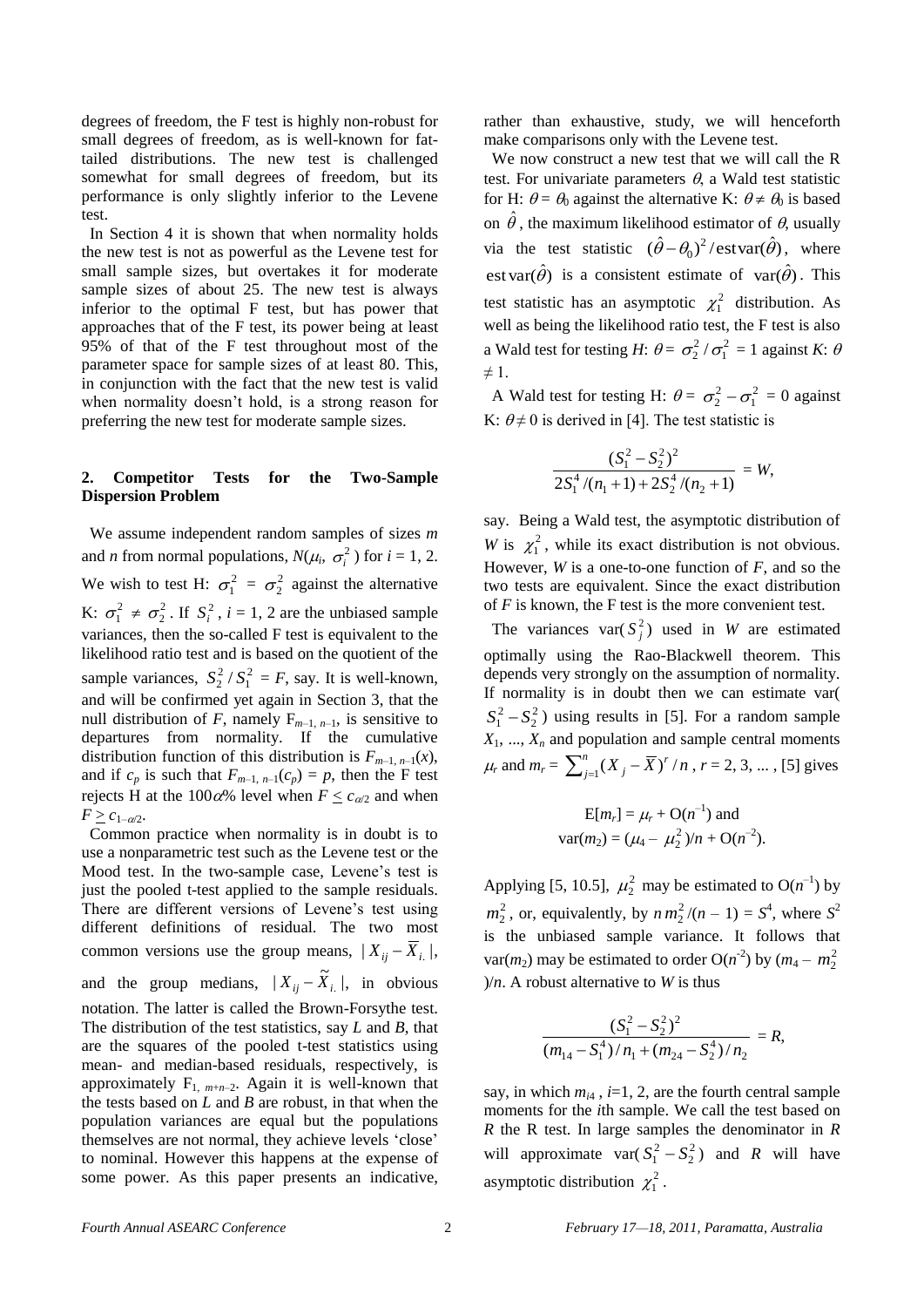We emphasise that the R test is a Wald test in the sense described above. Since it doesn't depend on any distributional assumptions about the data, it can be thought of as a nonparametric Wald test. It can be expected to have good properties in large samples no matter what distribution is sampled.

 All the above test statistics are invariant under transformations  $Y_{ij} = a(X_{ij} - b_i)$ , for constants *a*,  $b_1$  and  $b_2$  and for  $j = 1, ..., n_i$  and  $i = 1, 2$ .

## **3. Test Size Under Normality and Non-normality**

Under the null hypothesis, the distribution of  $F$  is known exactly, that of *L* is known approximately, and, as above, the distribution of *R* is known asymptotically. When analysing data, these distributions are used to determine p-values and critical values. We now investigate their use in determining test size.

 Two empirical assessments of test size, defined as the probability of rejecting the null hypothesis when it is true, will now be undertaken. The test statistics are scale invariant, and so it is sufficient under the null hypothesis to take both population variances to be one. As this is an indicative study, we take  $m = n$  and the significance level to be 5%.

 In the first assessment we assume normality. In Figure 1, the extent of the error caused by using the asymptotic critical point 3.841... in the R test is shown, using the proportion of rejections in  $K =$ 100,000 random samples. For  $m = n = 10$  and 30 these proportions are approximately 20% and 8%. Most would hopefully agree that the former is not acceptably "close" to 5%, whilst the latter is.

 For various *n*, we estimated the 5% critical points for each test by generating  $K = 100,000$  pairs of random samples of size  $n$ , calculating the test statistics, ordering them and identifying the 0.95*K*th percentile. The estimated critical points of *R* approach the  $\chi_1^2$ 5% critical point 3.841.... These estimated critical

points will be used in the subsequent power study later to give tests with test size exactly 5%.

 Even if the R test has good power, the test is of little value unless it is robust in the sense that, even when the sampled distributions are not normal, the p-values are reasonably accurate. Thus in the second assessment we estimate the proportion of rejections when the null hypothesis is true and both the populations sampled are non-normal. We consider different kurtoses via t distributions with various degrees of freedom. If the degrees of freedom are large, say 50 or more, the sampled distribution will be sufficiently normal that the proportion of rejections should be close to the nominal.



**Figure 1: Proportion of rejections of the R test using the 5% critical point 3.841... for sample sizes up to 100.**



**Figure 2: Test sizes for the F (dots), L (dashes) and R (solid line) tests for t distributions with varying degrees of freedom.**

 In Figure 2 we show the proportion of rejections for the Levene, F and R tests when sampling from  $t_{\nu}$ distributions, for  $v = 1, ..., 50$ , with sample sizes of *m*  $= n = 5, 25, 80,$  and 200. Interestingly, the achieved test size is closer to the nominal 5% value for smaller samples, in all cases.

 It is apparent that the F test performs increasingly poorly as the degrees of freedom diminish. It is also interesting to note that in this scenario the F test is always liberal (exact size greater than 5%) while the R test is always conservative (exact size less than 5%). In general, the latter is to be preferred.

 The Levene test generally has exact level closer to the nominal level than the R test except for small degrees of freedom. Moreover, while the level of the R test is almost always reasonable, for very small  $\nu$ the level is not as close to the exact level as perhaps would be preferable.